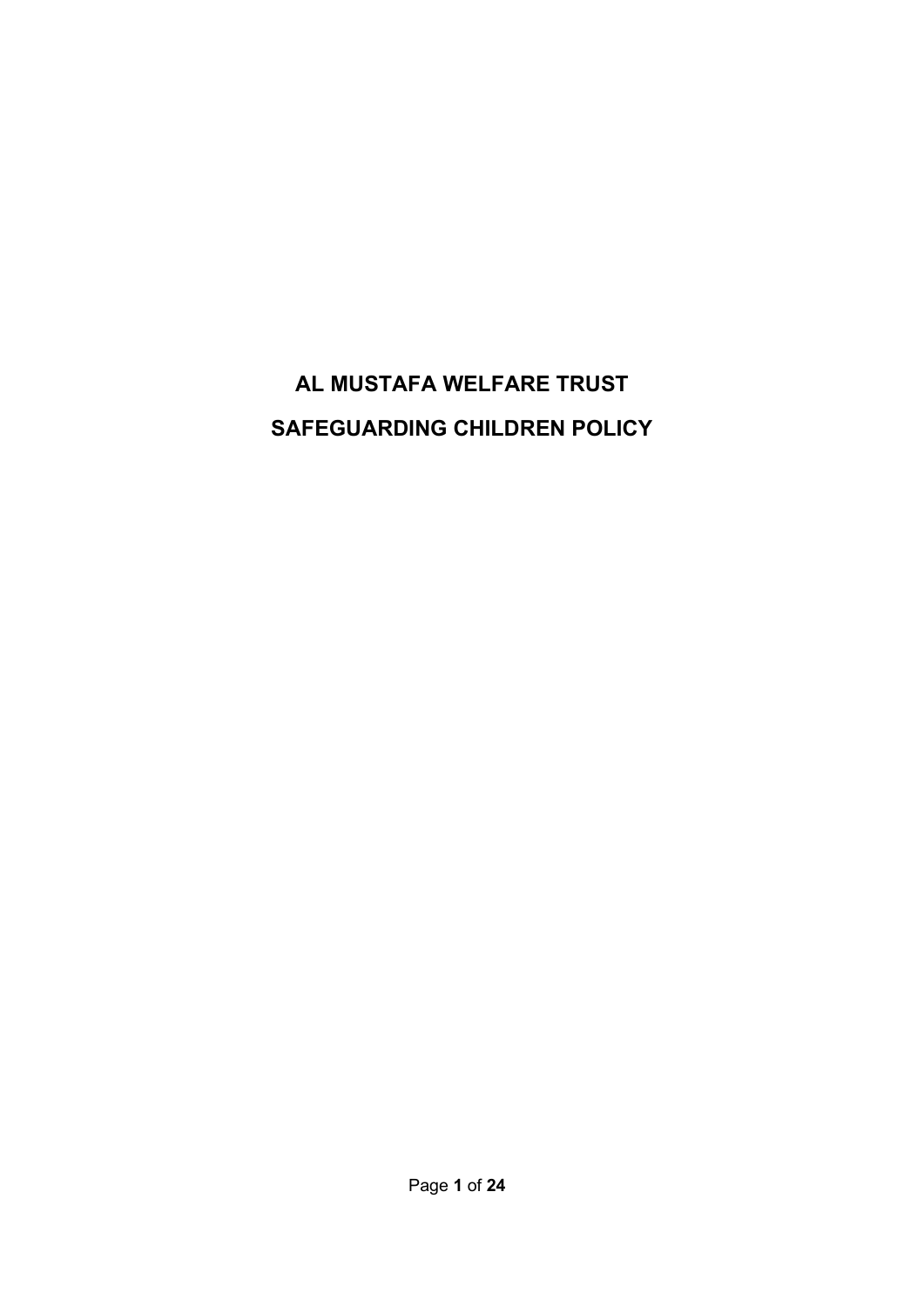## **Al Mustafa Welfare Trust**

## **SAFEGUARDING CHILDREN POLICY**

## **CONTENTS**

- 1.0 Our Safeguarding Policy
- 2.0 Legal Framework
- 3.0 Policy Statement
- 4.0 Equality Statement
- 5.0 Confidentiality Statement
- 6.0 Awareness of the Issues
- 7.0 Recognising Different Forms of Abuse
- 8.0 Indicators of Abuse
- 9.0 Responding to Disclosure of Abuse
- 10.0 Designated Person(s)
- 11.0 Guidelines for Reporting Allegations/Incidents
- 12.0 Making a Referral to Social Care Direct
- 13.0 Safe Recruitment Procedures for Volunteers/Staff
- 14.0 Training for Volunteers/Staff
- 15.0 Support & Supervision
- 16.0 Good Practice Guidelines
- 17.0 Consent and Information Sharing
- 18.0 Guidance on Information Sharing for Staff
- 19.0 Professional Relationships/Duty of Care
- 20.0 Dealing with Concerns about a Colleague

## **APPENDICES**

- Appendix 1 Child Protection Referral Procedures
- Appendix 2 Incident Report Form
- Appendix 3 Internal Concerns Flow Chart
- Appendix 4 External Concerns Flow Chart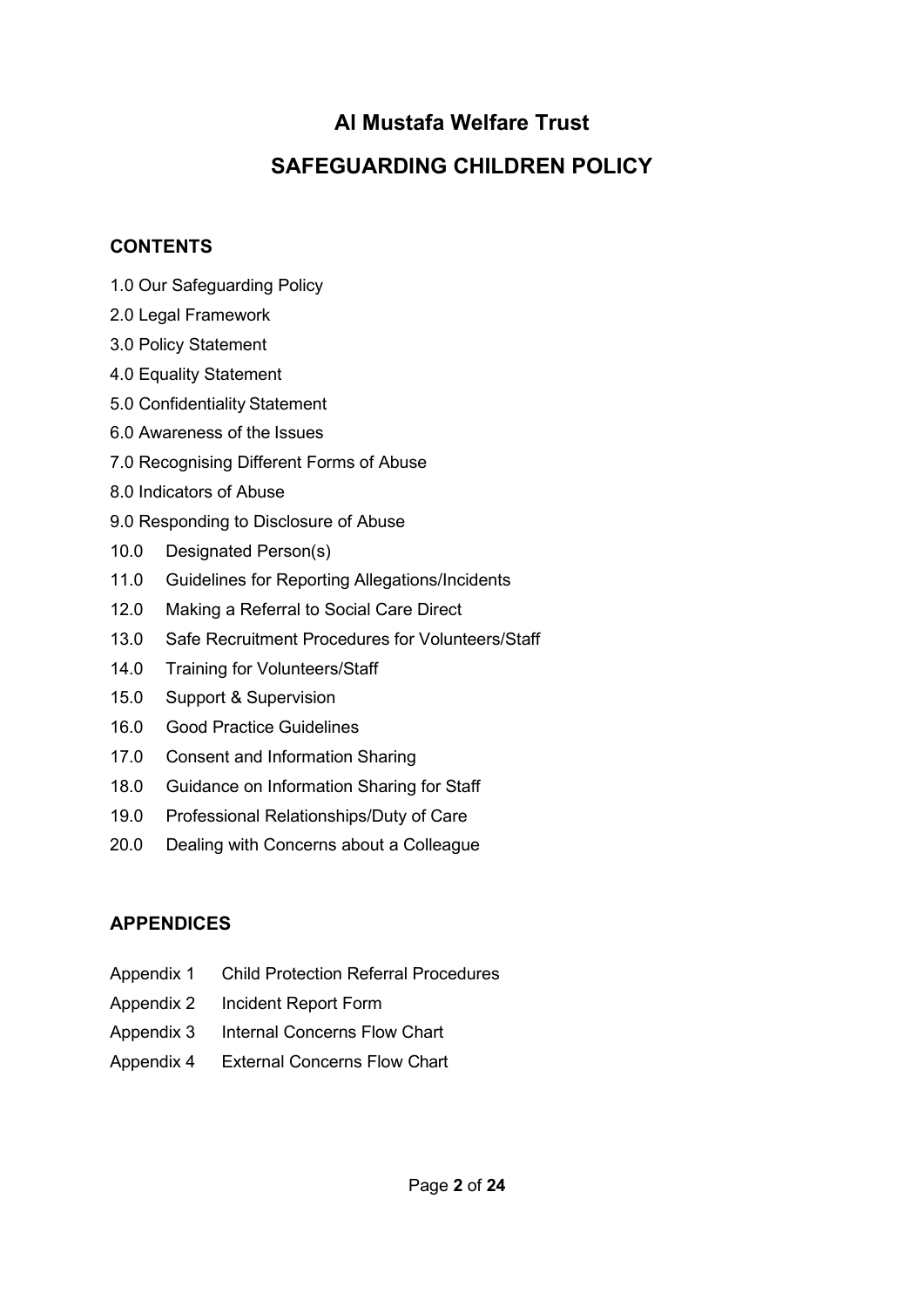# **Al Mustafa Welfare Trust**

## **SAFEGUARDING CHILDREN AND YOUNG PEOPLE**

#### **1. Our Safeguarding Policy**

This policy applies to all staff, including senior managers and the board of trustees, paid staff, volunteers and sessional workers, agency staff, students or anyone working on behalf of Al Mustafa Welfare Trust

The purpose of this policy is:

- to protect children and young people who receive The Charity's services. This includes the children of adults who use our services
- to provide staff and volunteers with the overarching principles that guide our approach to safeguarding

Al Mustafa Welfare Trust believes that a child or young person should never experience abuse of any kind. We have a responsibility to promote the welfare of all children and young people and to keep them safe. We are committed to practice in a way that protects them.

#### **1.1 Safeguarding or Child Protection**

The term child protection has been changed to safeguarding as it reflects the wider responsibility for health & safety & prevention as well as just protection from abuse. The word safeguarding has been used with increasing frequency over the last few years in a wide range of settings and situations, going well beyond the world of children and child protection. At a broad level, *Al Mustafa Welfare Trust* defines safeguarding as:

#### **Doing everything possible to minimise the risk of harm to children and young people.**

Safeguarding is about being proactive and putting measures in place in advance of any contact with children to ensure that children are going to be kept safe. This could include:

- Ensuring staff are properly checked when they are recruited
- Guidelines for people who come into contact with children as part of their role to ensure they know what they need to do to keep children safe
- Guidelines for planning an event or activity with children and putting measures in place to minimise the risk of safeguarding issues occurring.

#### **2. Legal Framework**

The overriding legislation that addresses child protection issues is the Children and Young Person's Act 2004. "The welfare of the child shall be paramount …." This principle known as the "paramountcy principle", means that when there is a child protection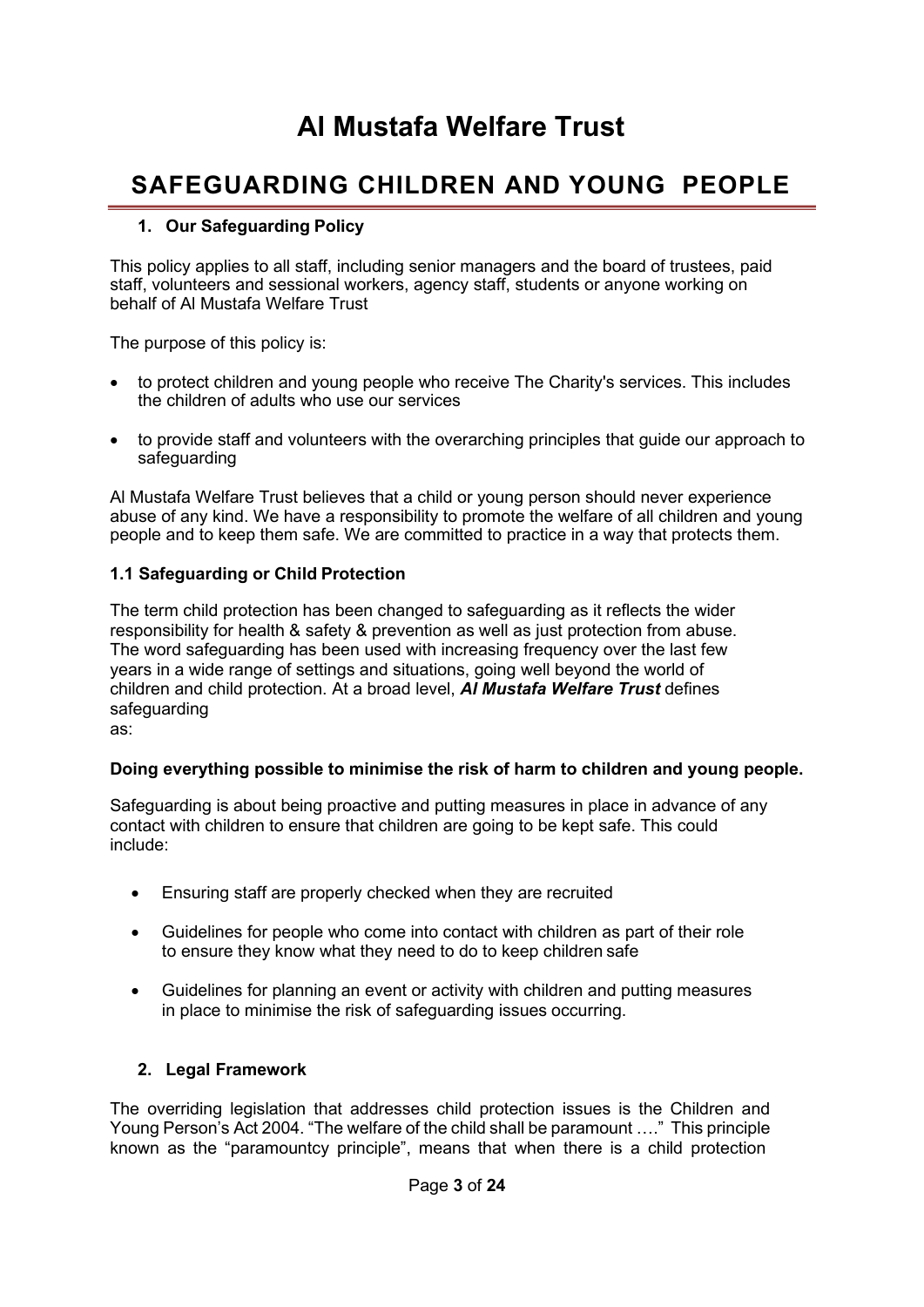concern, priority should be given to ensuring the safety and welfare of the child. This may mean that the needs or wishes of adults are overridden.

It is important to work in partnership with parents/carers of the children but in the final analysis, the welfare of the child must always come first.

This policy has been drawn up on the basis of law and guidance that seeks to protect children and young people, namely:

- Children Act 1989
- United Convention of the Rights of the Child 1991
- Data Protection Act 1998
- Sexual Offences Act 2003
- Children Act 2004
- Protection of Freedoms Act 2012
- Guidance from the Wakefield Safeguarding Children's Board
- Relevant government guidance on safeguarding children
- Working Together 2015

#### **3. Policy Statement**

We at *Al Mustafa Welfare Trust* are committed to good practice which protects children from harm. Staff and volunteers accept and recognise their responsibility to provide an environment which promotes the safety of the child at all times. We recognise that:

- the welfare of the child is paramount, as enshrined in the Children Act 1989
- all children regardless of age, disability, gender, racial heritage, religious belief, sexual orientation or identity, have a right to equal protection from all types of harm or abuse
- some children are additionally vulnerable because of the impact of previous experiences, their level of dependency, communication needs or other issues
- working in partnership with children, young people, their parents, carers and other agencies is essential in promoting young people's welfare

#### **3.1 We will seek to keep children and young people safe by:**

- valuing them, listening to and respecting them
- adopting child protection practices and safeguarding guidelines through procedures and a code of conduct for staff and volunteers
- developing and implementing an effective e-safety policy and related procedures
- providing effective management for staff and volunteers through supervision, support and training
- recruiting staff and volunteers safely, ensuring all necessary checks are made
- sharing information about child protection and good practice with children, parents, staff and volunteers
- sharing concerns with agencies who need to know, and involving parents and children appropriately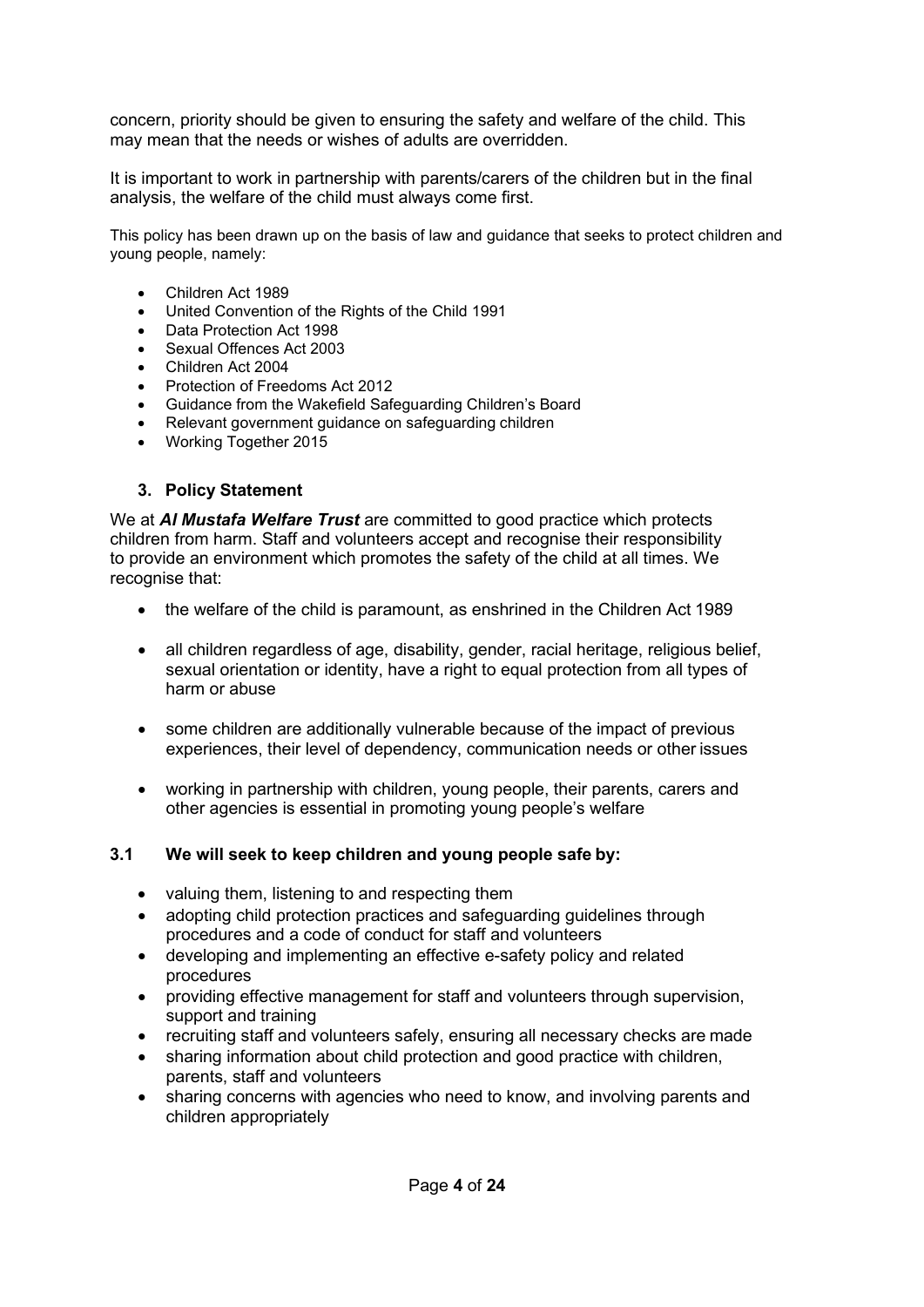- Developing an awareness of the issues which may lead to children being harmed.
- Creating an open environment by identifying a 'Designated person' to whom the children can turn to if they need to talk.
- Adopting child centred and democratic staffing styles.
- Ensure complaints, grievance and disciplinary procedures are adhered to.
- Provide information as required to the board.
- Ensure good and safe working/playing environment.
- Be involved in training made available through the various agencies and strengthen links with these agencies.
- Keep Safeguarding policies under regular review (every 3 years minimum).
- Have procedures relating specifically to bullying, away trips, transport and use of photography
- Have an induction document available for staff and volunteers clearly outlining their rights and responsibilities

## **4. Equality Statement**

- Al Mustafa Welfare Trust is committed to ensuring that equity is incorporated across all aspects of its delivery.
- Al Mustafa Welfare Trust respects the rights, dignity and worth of every person and will treat everyone equally within the context of their work, regardless of age, ability, gender, race, ethnicity, religious belief, sexuality or social/economic status.
- Al Mustafa Welfare Trust is committed to everyone having the right to enjoy their activities in an environment free from threat of intimidation, harassment and abuse.
- All Al Mustafa Welfare Trust staff and volunteers have a responsibility to oppose discriminatory behaviour and promote equality of opportunity.
- Al Mustafa Welfare Trust will deal with any incidence of discriminatory behaviour seriously, according to Al Mustafa Welfare Trust disciplinary procedures.

To address the vulnerability of children with a disability staff will seek guidance on working with children with a disability from external agencies, parents / guardians and the children themselves.

## **5. Confidentiality Statement**

We at Al Mustafa Welfare Trust will never promise to keep secrets. Information can be disclosed without consent in certain circumstances. One of those situations is if disclosure is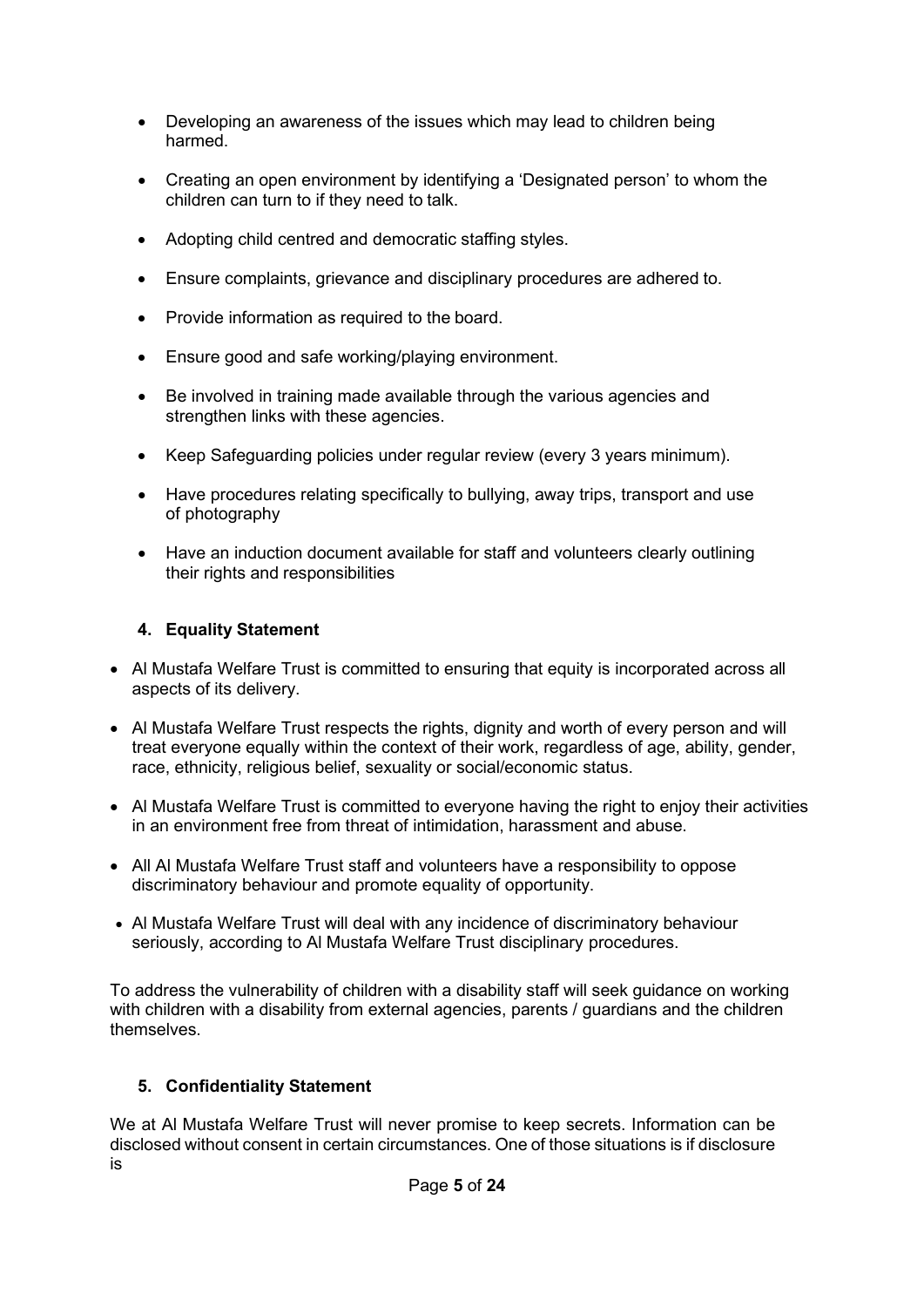justified in the wider public interest. Further protection is given following disclosure, by limiting the availability of the information and allowing access by individuals or groups on a strictly "need to know" basis with the welfare of the child paramount.

Considerations of confidentiality will not be allowed to override the rights of children or young members to be protected from harm.

## **6. Awareness of the Issues**

Background knowledge in relation to child abuse, the general principles of Safeguarding and the ability to recognise and respond to abuse are important issues. Of primary concern for Al Mustafa Welfare Trust is the issue of Safeguarding of our young members within the operation of Al Mustafa Welfare Trust. However, being aware of the indicators of abuse in respect of young members caused by others outside Al Mustafa Welfare Trust, are of an equal importance for the safety and well being of that child.

## **7. Recognising Different Forms of Abuse**

Abuse and neglect are forms of maltreatment of a child. Someone may abuse or neglect a child by inflicting harm or by failing to act to prevent harm. Children may be abused in a family orinstitutional or community setting by those known to them or by a stranger for example via the internet. They may be abused by an adult or adults, or another child or children.

## **7.1 Physical Abuse**

Physical abuse is the deliberate physical injury to a child, or the wilful or neglectful failure to prevent physical injury or suffering. This may include hitting, shaking, throwing, poisoning, burning or scalding, drowning, suffocating, confinement to a room or cot, or inappropriately giving drugs to control behaviour.

## **7.2 Emotional Abuse**

Emotional abuse is the persistent emotional ill treatment of a child such as to cause severe and persistent adverse effects on the child's emotional development. It may involve conveying to children that they are worthless or unloved, inadequate, or valued only insofar as they meet the needs of another person. It may involve causing children frequently to feel frightened or in danger, or the exploitation or corruption of children. Some level of emotional abuse is involved in all types of ill treatment of a child, though it may occur alone. Domestic abuse, adult mental health problems and parental substance misuse may expose children to emotional abuse.

## **7.3 Sexual Abuse**

Sexual abuse involves forcing or enticing a child to take part in sexual activities, whether or not the child is aware of what is happening. The activities may involve physical contact, including penetrative or non-penetrative acts. They may include noncontact activities, such as involving children in looking at or the production of pornographic material or watching sexual activities, or encouraging children to behave in sexually inappropriate ways.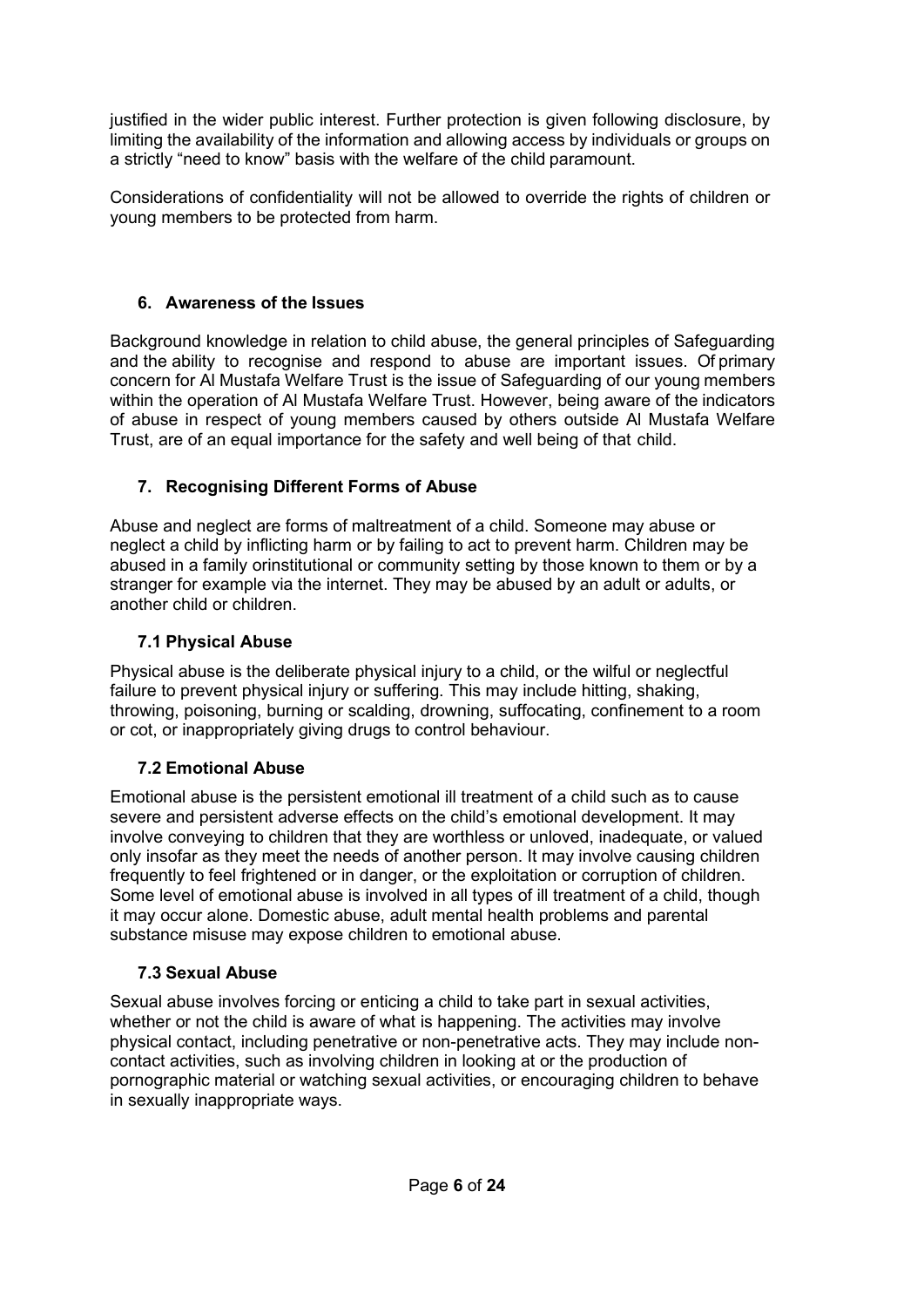## **7.4 Neglect**

Neglect is the persistent failure to meet a child's physical, emotional and/or psychological needs, likely to result in significant harm. It may involve a parent or carer failing to provide adequate foods, shelter and clothing, failing to protect child from physical harm or danger, failing to ensure access to appropriate medical care or treatment, lack of stimulation or lack of supervision. It may also include non-organic failure to thrive (faltering growth).

## **7.5 Bullying**

In addition to these *Al Mustafa Welfare Trust* recognises that we have a responsibility to: *"protect children from bullying and to have policies and procedures in places to do so"*

Staff should appropriately challenge bullying in any form i.e. physical or emotional.

Physical bulling can take the form of attacks, such as hitting, kicking, taking or damaging belongings.

Emotional bullying may be a verbal assault, including name-calling, insults, repeated teasing, sectarian/racist assaults, or it may take more indirect forms, such as spreading malicious gossip, rumours or excluding someone from a social group.

Bullying is not an accepted behaviour towards anyone at *Al Mustafa Welfare Trust* be they child, staff, volunteer or parent. Anyone found to be bullying others will be dealt with seriously both in regards to the behaviour exhibited and the reasons for the behaviour. Al Mustafa Welfare Trust has an anti-bullying policy in place.

## **7.6 Child Trafficking and Modern Day Slavery**

A child has been trafficked or enslaved if he or she has been moved within a country, town or city, or across borders whether by force or not, with the purpose of exploiting the child. This may include forced labour such as domestic servitude and forced criminality such as begging or cannabis cultivation. Any form of slavery or trafficking children is abuse. Children who are coerced, deceived or forced into the control of others who seek to profit from their exploitation and suffering would be in need of protection.

## **7.7 Child Sexual Exploitation (CSE)**

Sexual exploitation of children and young people involves exploitative situations, contexts and relationships where young people (or a third person or persons) receive 'something' (e.g. food, accommodation, drugs, alcohol, cigarettes, affection, gifts, money) as a result of them performing, and/or another or others performing on them, sexual activities.

Child Sexual Exploitation (CSE) can occur through the use of technology without the child's immediate recognition; for example being persuaded to post sexual images on the Internet/mobile phones without immediate payment or gain. In all cases, those exploiting the child/young person have power over them by virtue of their age, gender, intellect, physical strength and/or economic or other resources. Violence, coercion and intimidation are common, involvement in exploitative relationships being characterised in the main by the child or young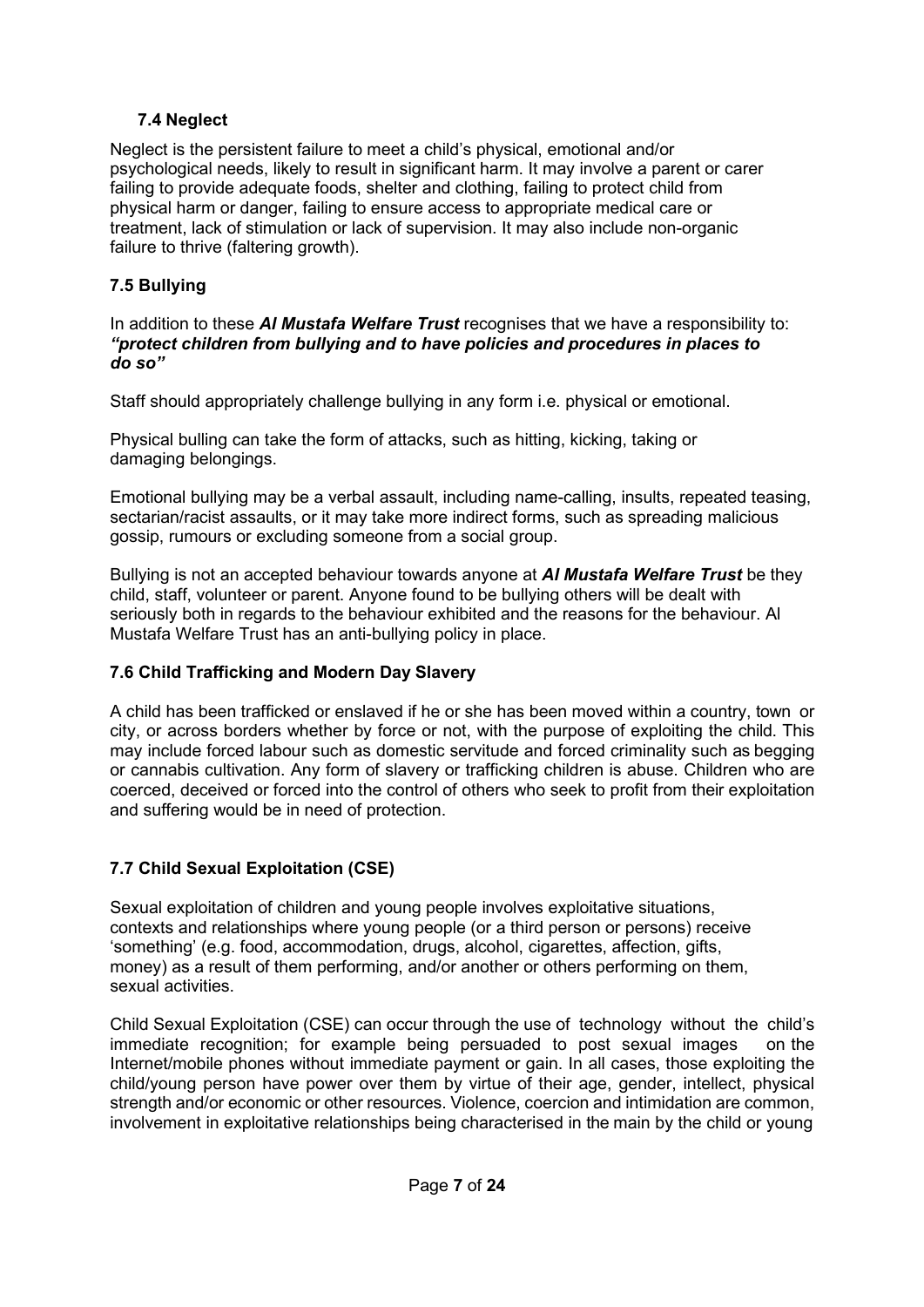person's limited availability of choice resulting from their social/economic and/or emotional vulnerability. (HM Government, 2009).

## **7.8 Female Genital Mutilation (FGM)**

Female Genital Mutilation (FGM) refers to procedures that intentionally alter, mutilate or cause injury to the female genital organs for non-medical reasons. FGM is medically unnecessary and can have serious health consequences, both at the time it is carried out and in later life. FGM is prevalent in 28 African countries and areas of the Middle and Far East, but it is increasingly practiced in the UK in communities with larger populations of first generation immigrants, refugees and asylum seekers. It is usually carried out on girls before they reach puberty, but in some cases it is performed on new-born infants or on women before marriage or pregnancy. It is often justified by the belief that it is beneficial for girl or women, but FGM is illegal in the UK and is considered as a criminal offence.

If a practitioner becomes aware of a FGM risk to a child they must contact the relevant Social Services department for the local authority where the child resides, who may, in partnership with the police undertake appropriate enquiries and also liaise with health services regarding medical assessments.

#### **8. Indicators of Abuse**

**PHYSICAL INDICATORS BEHAVIOURAL INDICATORS** • Unexplained bruising in soft tissue areas • Repeated injuries **Black eyes** • Injuries to the mouth • Torn or bloodstained clothing • Burns or scalds • Bites **Fractures** • Marks from implements • Inconsistent stories/excuses relating to injuries • Unexplained changes in behaviour - becoming withdrawn or aggressive Difficulty in making friends • Distrustful of adults or excessive attachment to adults • Sudden drop in performance • Changes in attendance pattern • Inappropriate sexual awareness, behaviour or language • Reluctance to remove clothing

The following is a list of some indicators of abuse, but it is not exhaustive:

#### **9. Responding to Disclosure of Abuse**

#### **What to do if a child/young person discloses abuse to you**

- Remain sensitive and calm
- Do not transmit shock, anger or embarrassment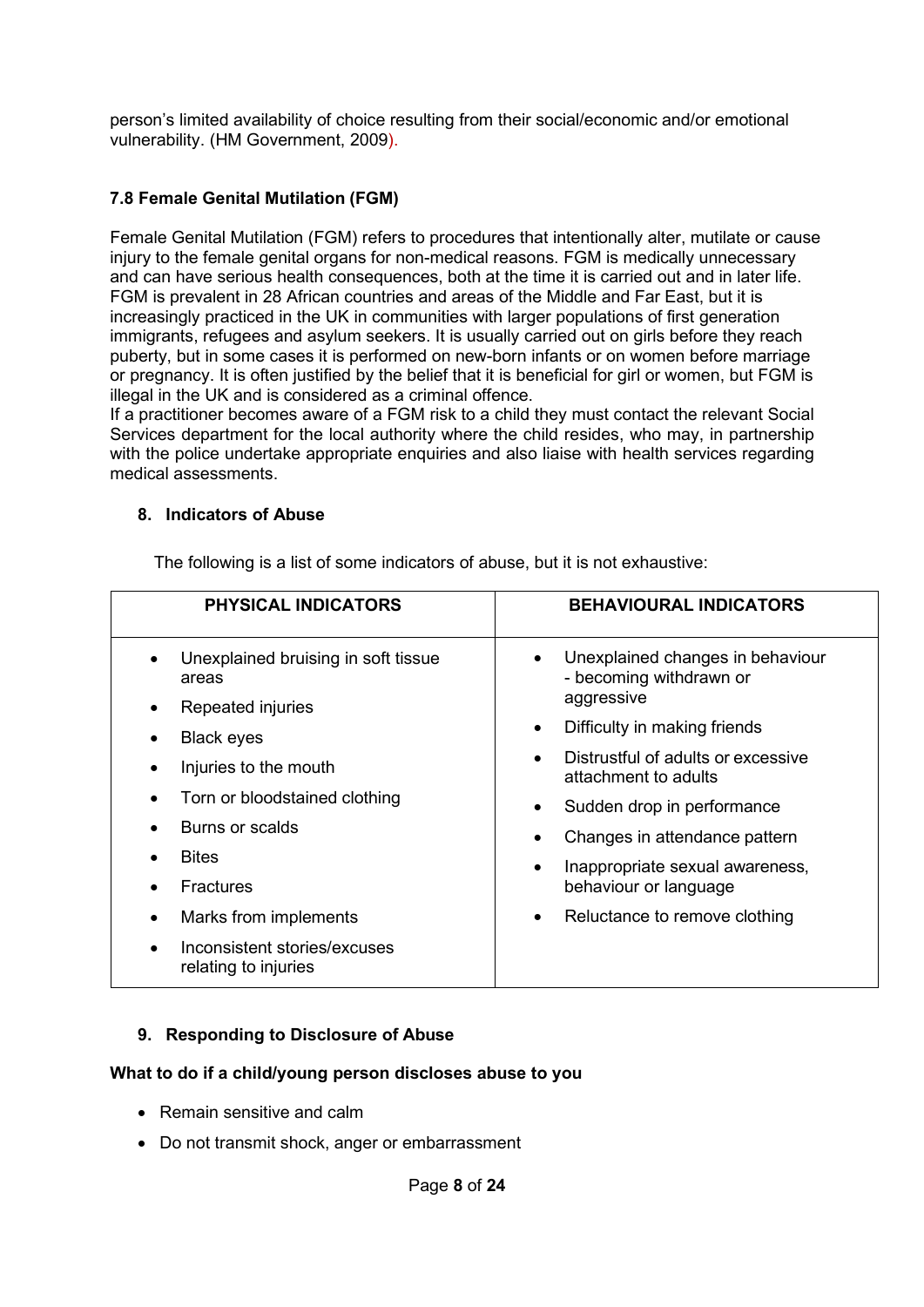- Tell them that you know it is not their fault
- Believe the child/young person, and tell them that you believe them
- Reassure the child that they
	- o are safe
	- o were right to tell
	- o are not to blame
	- o are being taken seriously
- Let the child talk don't interview or ask leading questions or press for information
- Listen & hear, give the person time to say what they want.
- Be non-judgemental
- Check you have understood correctly what the child/young person is trying to tell you
- Explain that you must tell, but it will need to be on a need to know basis
- Tell the child what will happen next
- Involve appropriate individuals immediately
- Reassure them that they have done the right thing in telling and that it will be dealt with appropriately.
- Be aware that the child/young person may try to retract all they have told you
- Record what has been said as soon as you can, make a detailed record of the conversation using the child's/young person's own language
- Discuss concerns with Line Manager/designated lead
- Complete Incident Reporting Form

#### **9.1 Never**

- Never enter into a pact of secrecy with the child/young person. Assure them that you will try to help and have to tell other people in order to do this
- Question unless for clarification
- Add comments or opinions
- Make promises you cannot keep
- Rush into actions that may be inappropriate
- Make/pass a judgment on alleged abuser
- Take sole responsibility, consult the designated officer so you can begin to protect the child and gain support for yourself.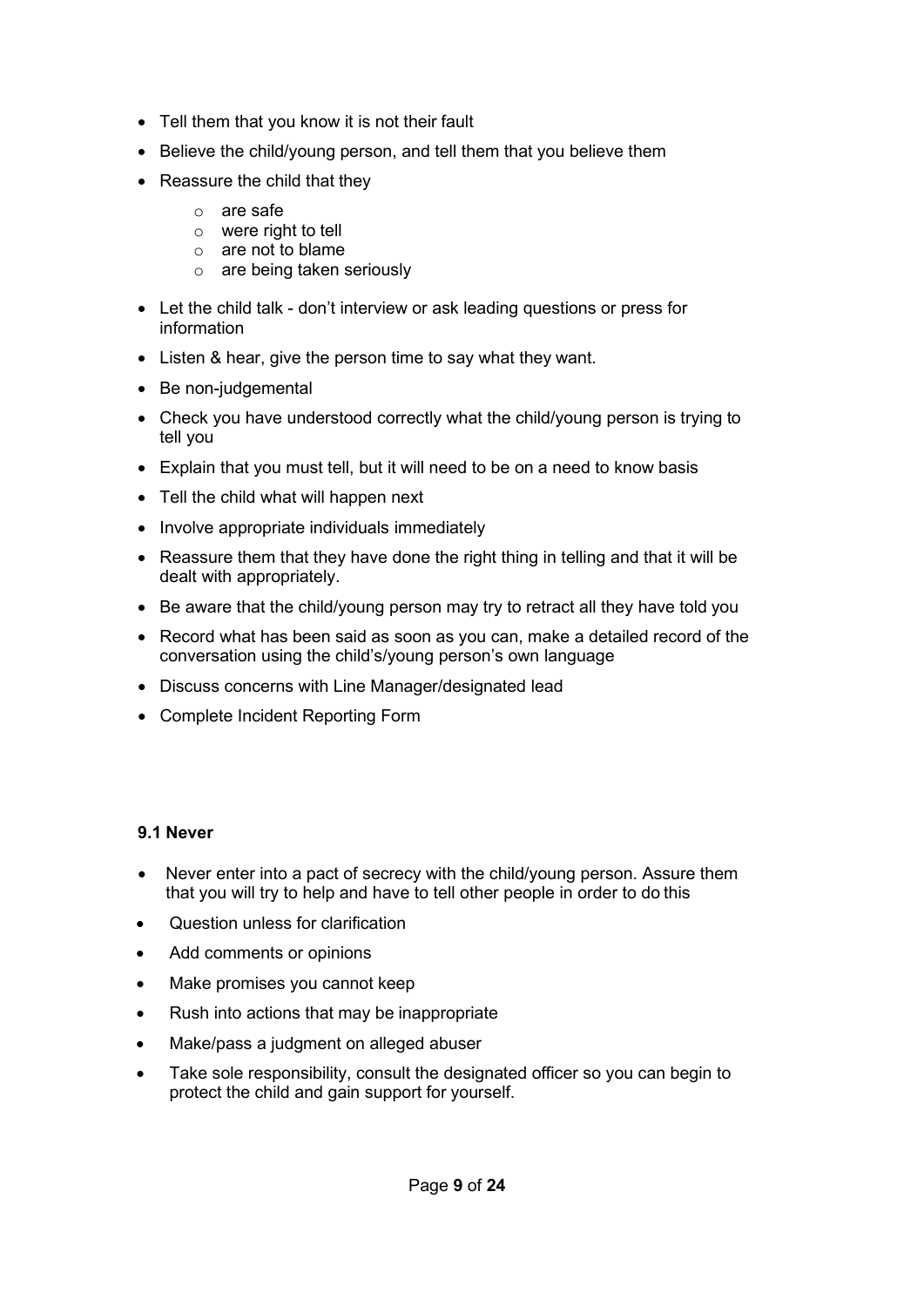### **10. Designated Person**

**Nisar Ahmed Director**

The Designated person within *Al Mustafa Welfare Trust*, is

Designated person with overall responsibility for safeguarding within the organisation. The designated person is responsible for taking any necessary action when abuse/concern is seen or alleged. If the concern is about the designated person, please report this to a trustee of Al Mustafa Welfare Trust.

#### **11. Guidelines for Reporting Allegations/Incidents**

- Any concerns or allegations should be brought to the attention of the Line Manager and the designated person, via the Incident Report form within 24 hours
- All practitioners or staff should document concerns, facts, allegations and actions in the case record.
- Such concerns must be discussed with the Line Manager
- If the Line Manager is unavailable, a designated person should be contacted.
- Record all incidents reported or observed on an Incident Report form must be fully completed, with support from Manager if needed. See Appendix 3
- The completed Incident Log must be signed by the staff member and Line Manager
- The original Incident Log must be forwarded to the designated person, to ensure that the correct outcome is achieved.
- The designated person will be responsible for storing any report in a safe and secure environment appropriate to the project office.
- Ensure confidentiality only "need to know basis" (reference confidentiality statement)
- Inform parents, unless to do so may put the child at further risk
- A copy of the Incident Log will also be kept in the client record.

Whilst it is not the role of individual staff members to investigate allegations, all staff and volunteers must bear in mind that it is their responsibility to take any safeguarding concerns seriously. **A failure to do so could result in disciplinary procedures being implemented against them.**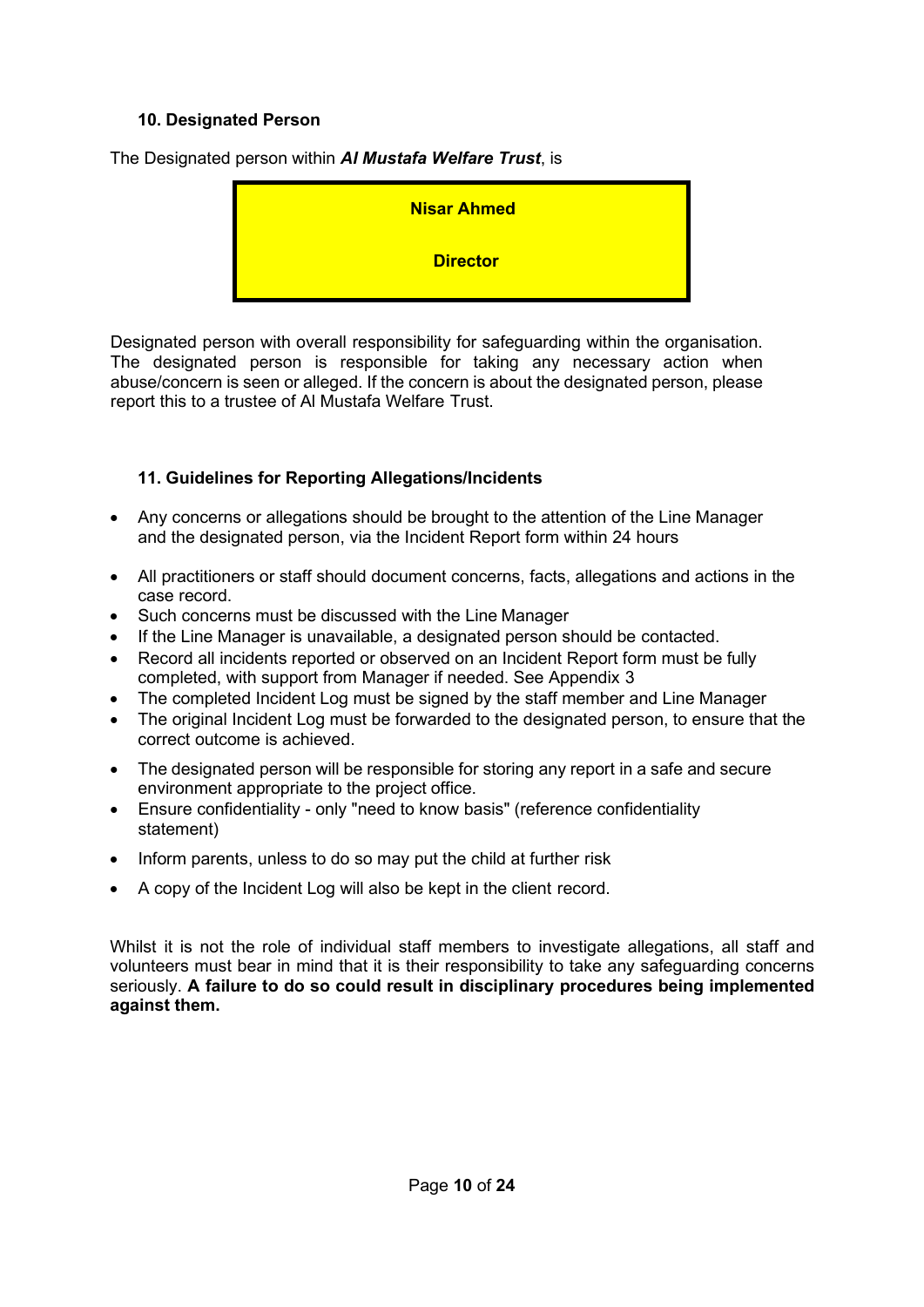## **12. Making a referral to Social Care Direct**

- The decision to refer to Social Care Direct will be made following a discussion between the staff member and their Line Manager. This decision will be made if there are concerns for the safety of the child or if it is deemed they are significant risk of harm.
- The referral is made via Social Care Direct Tel. 0345 8503503 (this is available 24 hours).
- This is followed up within 48 hours with a written referral using the form attached as Appendix 3.
- A copy of the completed form will be kept in the case files.
- Where a child or family is not supported on a one to one basis and does not have a case file, the form will be kept centrally with management of relevant project team.
- The designated person, must be informed of the request for service/referral via the Incident Log.
- The referrer should maintain contact with Children's Social Work Service to ascertain the outcome of their request for service/referral.
- Service users should be told that the concern will be discussed with another staff member and a decision may be made to refer to Children's Social Work Service.
- Once a decision has been made to report a child protection concern to Children's Social Work Service, it is best practice to inform the parent/carers of the referral unless, by doing so, the child or young person will be at risk of further harm.

**"While professionals should seek, in general to discuss any concerns with the family and, where possible seek their agreement to making referrals to Local Authority Social Care**, **this should only be done where such discussion and agreement- seeking will not place a child at increased risk of significant harm.**"

(Working Together in Child Protection 2015)

**NB** Parent refers to the person with legal parental responsibility for a child. Parental responsibility continues until a child reaches 18 years of age. Child or children refers to children or young people under the age of 18 years.

#### **Safeguarding/child protection referrals must still be made even if all the information required on the form is not known.**

- The child's full name and any other names they are known by
- Date of birth
- Address including post code
- Parents /carers names (including any aliases) and dates of birth
- Other members of the family in the household
- Family GP, Health Visitor, School nurse
- Relevant phone numbers
- Child's language and dialect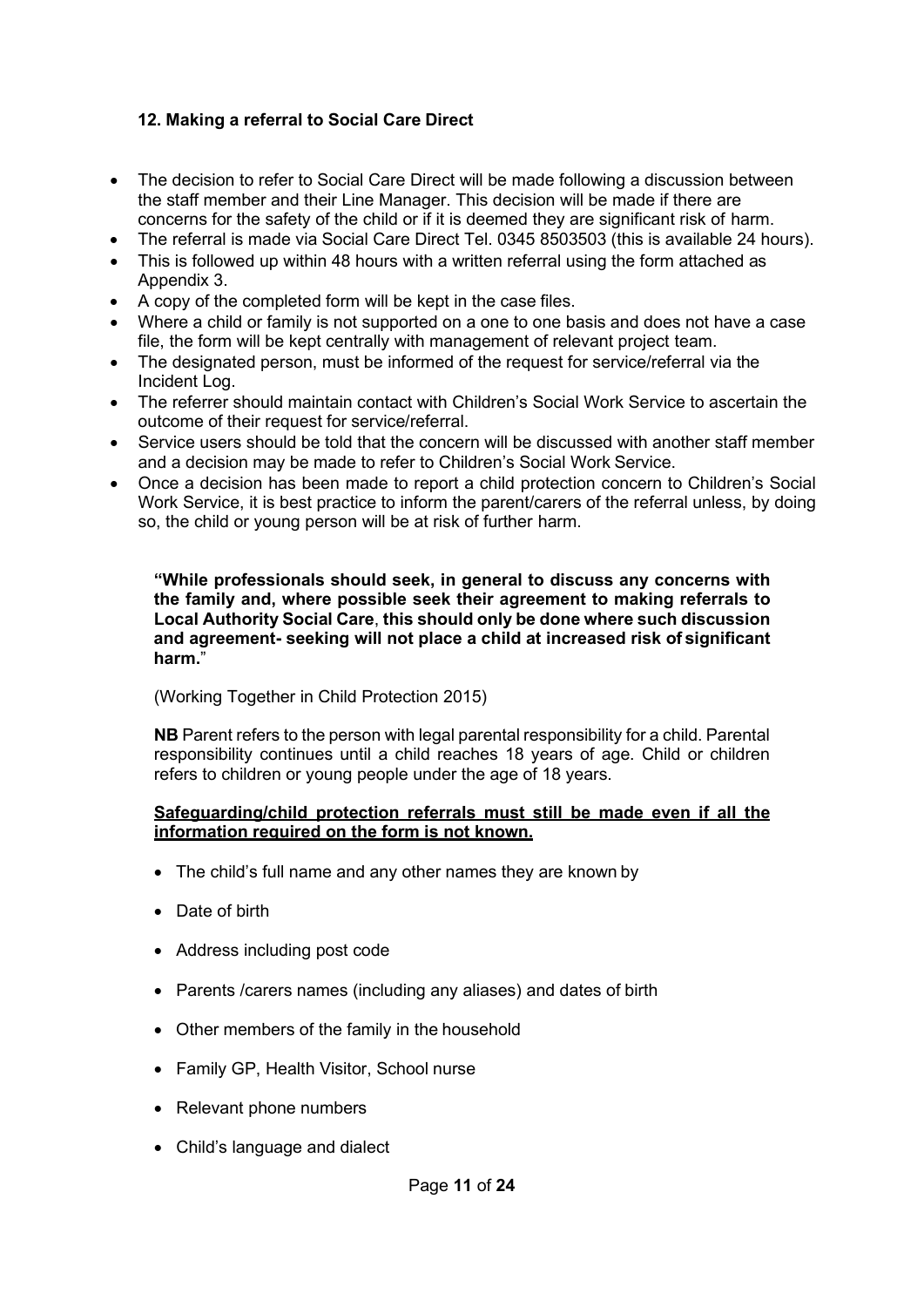- School or nursery attended
- Care network of the child, including where the child is, if known

• The nature of the referral – details of the alleged abuse (it may be helpful when reporting

physical injuries to make a sketch indicating where the injuries are, including the size,

shape and colour)

- Information regarding any disability the child may have and its implications
- Your name and number and where you can be contacted
- If Early Help Assessment has been initiated

## **13 Safe Recruitment Procedures for Volunteers/Staff**

• Volunteers and staff are carefully selected, trained and supervised. The relevant line manager within Al Mustafa Welfare Trust must ensure appropriate checks have been carried

out prior to the involvement and participation of new staff/volunteers in delivering activities to young people.

- All applicants, whether paid or voluntary, will be subject to an interview to assess their suitability to work for the organisation.
- It will be made clear to all applicants for all posts within the organisation are exempt from the Rehabilitation of Offenders Act 1974.
- Any applicants for employment deemed to be in regular contact with children and vulnerable young adults will be subject to enhanced DBS checks prior to commencement of employment.
- All applicants will be requested to provide two referees who will be contacted to provide written references' prior to employment and if necessary further checks should be undertaken by the line manager.
- References will be closely examined by the appropriate Line Manager and any queries discussed with the referee prior to job offer
- Declaration of past convictions or cases pending and agreement to have a DBS check completed, is of course a pre-requisite to approval to staff/volunteer to work with young people.
- In cases where applicants have unexplained gaps in their employment, or there is a history of frequent moves between jobs, explanations will be sought.
- Volunteers that take part in 'regulated activities' with children and/or vulnerable young adults will require enhanced DBS checks prior to undertaking a voluntary role.
- All staff, will be subject to a 6 month probationary period. Positions will not be confirmed as permanent until the organisation is confident that staff members are considered safe and suitable to work with children, young people and vulnerable young adults.
- All commissioned workers (e.g. trainers) will be required to produce current DBS check and their professional testimonials to ensure their suitability to deliver their services**.**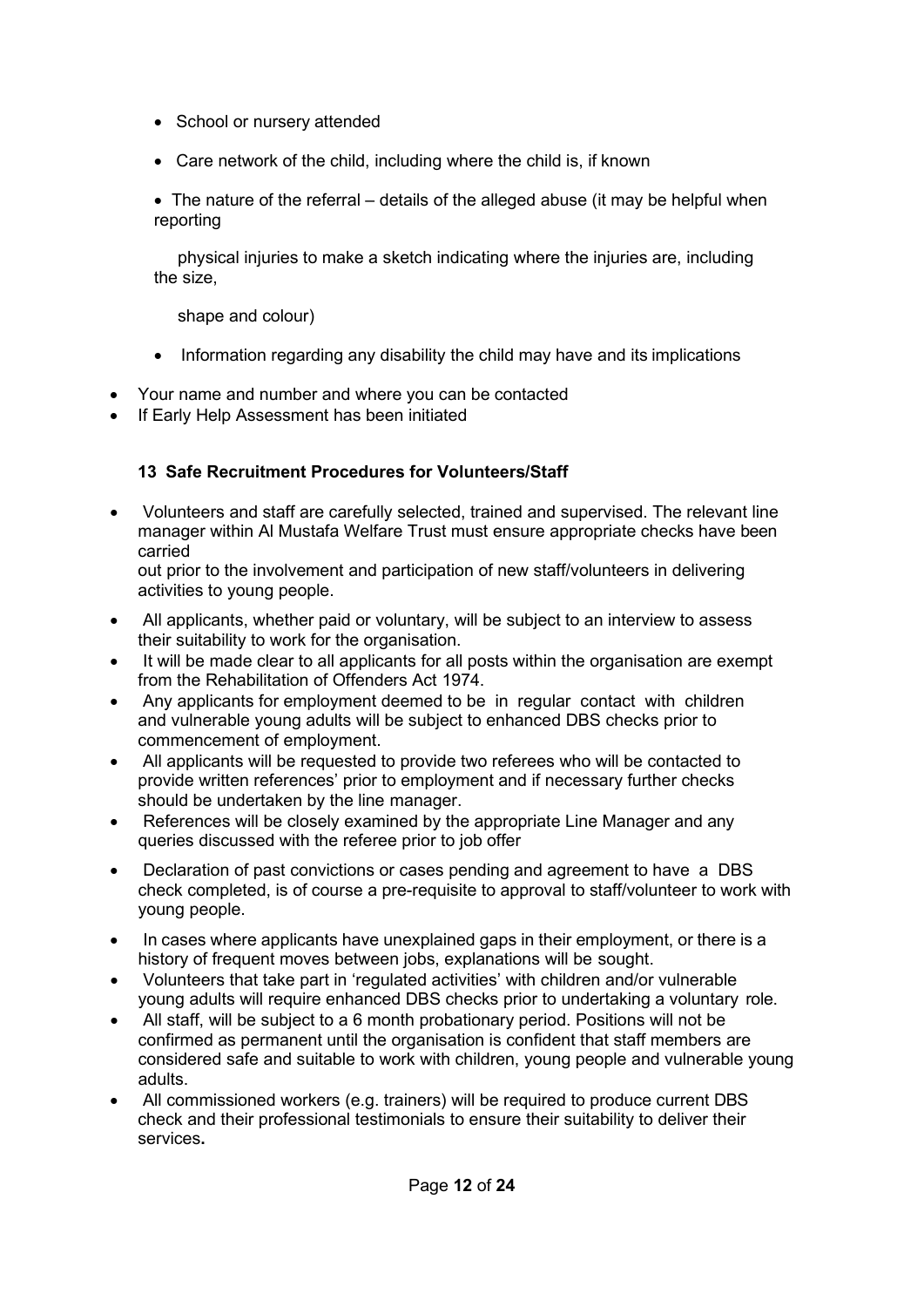• **ALL** volunteers/staff must agree to abide by the Charity's Safeguarding Policy and all are required to sign the Code of Conduct. Any concerns or objections with regard to suitability of a staff member should be submitted to the CEO. These matters will be raised with the relevant external agencies with appropriate action taken including a formal response in writing to the concerned party if required. Al Mustafa Welfare Trust should not deal with concerns about a staff member in isolation.

## **14 Training for Volunteers/Staff**

Al Mustafa Welfare Trust will facilitate training opportunities for all paid staff and volunteers within the organisation. Priority will be given to those staff groups who work with children and families on a regular basis, to ensure that they recognise the signs of possible abuse and neglect and are able to report those concerns in Line with this policy and Local Safeguarding Children Board guidelines.

*Al Mustafa Welfare Trust* will ensure that all new staff have attended a Safeguarding awareness workshop within three months of taking up their post. This opportunity should also be made available to volunteers to enable a culture of a child-focused Al Mustafa Welfare Trust to prevail. When appointing volunteers /staff consider their current or previous experience in working with young children.

- *Al Mustafa Welfare Trust* will ensure that all staff and volunteers receive an induction, and training appropriate to their role. Training should be updated and reviewed regularly for new staff/ volunteers and in line with changing legislation. Safeguarding training should include
	- Basic awareness of Safeguarding issues
	- The Charity's Safeguarding policies and procedures including our Code of **Conduct**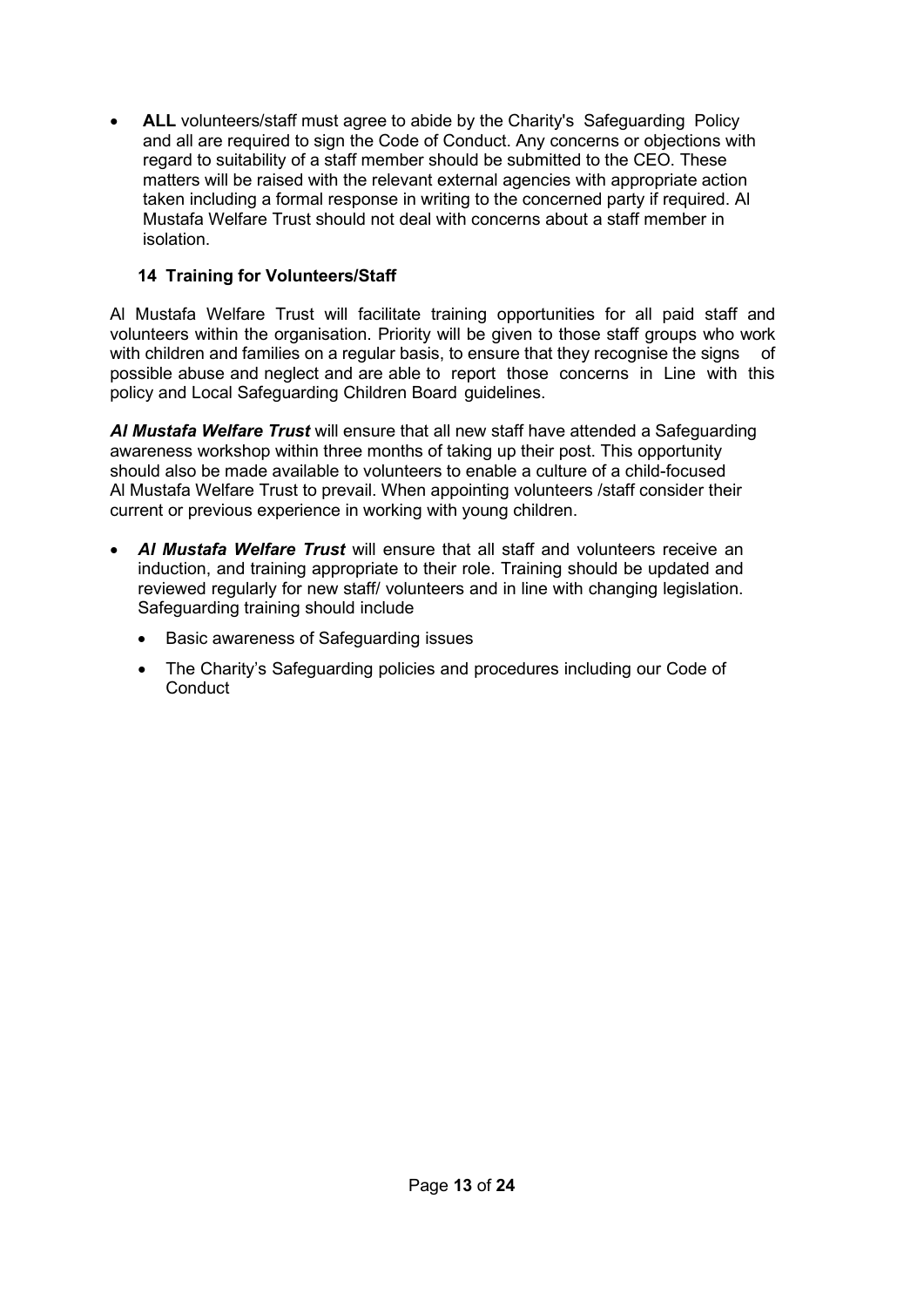## **15 Good Practice Guidelines - Safeguarding Children**

## **Group situations**

- Staff will not be left alone for long periods with individual children or small groups. Staff will endeavour to seek support if a staff member who needs to take a child aside – for example, for time out for behaviour issues, will choose a suitable place within the same room.
- A minimum of two staff, wherever possible, will work together with groups of children.
- The layout within our activity venues will permit constant supervision of all children and the staff working with them.
- Children will be encouraged to develop a sense of autonomy and independence through staff support in making choices about their care and safeguarding.
- Risk assessment to be carried out where appropriate

#### **One to one situations**

#### **Al Mustafa Welfare Trust does not encourage a policy of working one to one with young children**

However to safeguard both children and staff, the following guidance must be followed:

- One to one work must be undertaken in premises where there are other people in the building i.e. Al Mustafa Welfare Trust premises, school, children's centre, client's home, health centre etc.
- It is good practice not to undertake one to one session if staff are alone with the child in any venue.
- Staff must inform their Manager of all one to one sessions and these must be included into the weekly timetable/time sheet.
- Prior to the start of the session, the worker must contact the Manager to confirm that the session is going ahead; how long it will last; and when they will be expected to return to the office/go home if at the end of the working.
- If during a visit you feel uncomfortable at any time, you should leave and report this to your Line Manager. Complete incident form.
- If the worker is not returning to base then the Manager must be given a reason for this.
- On completion of the one to one session, the worker must contact their Manager informing him/her that the session is over. If the Manager is unavailable then a message must be left.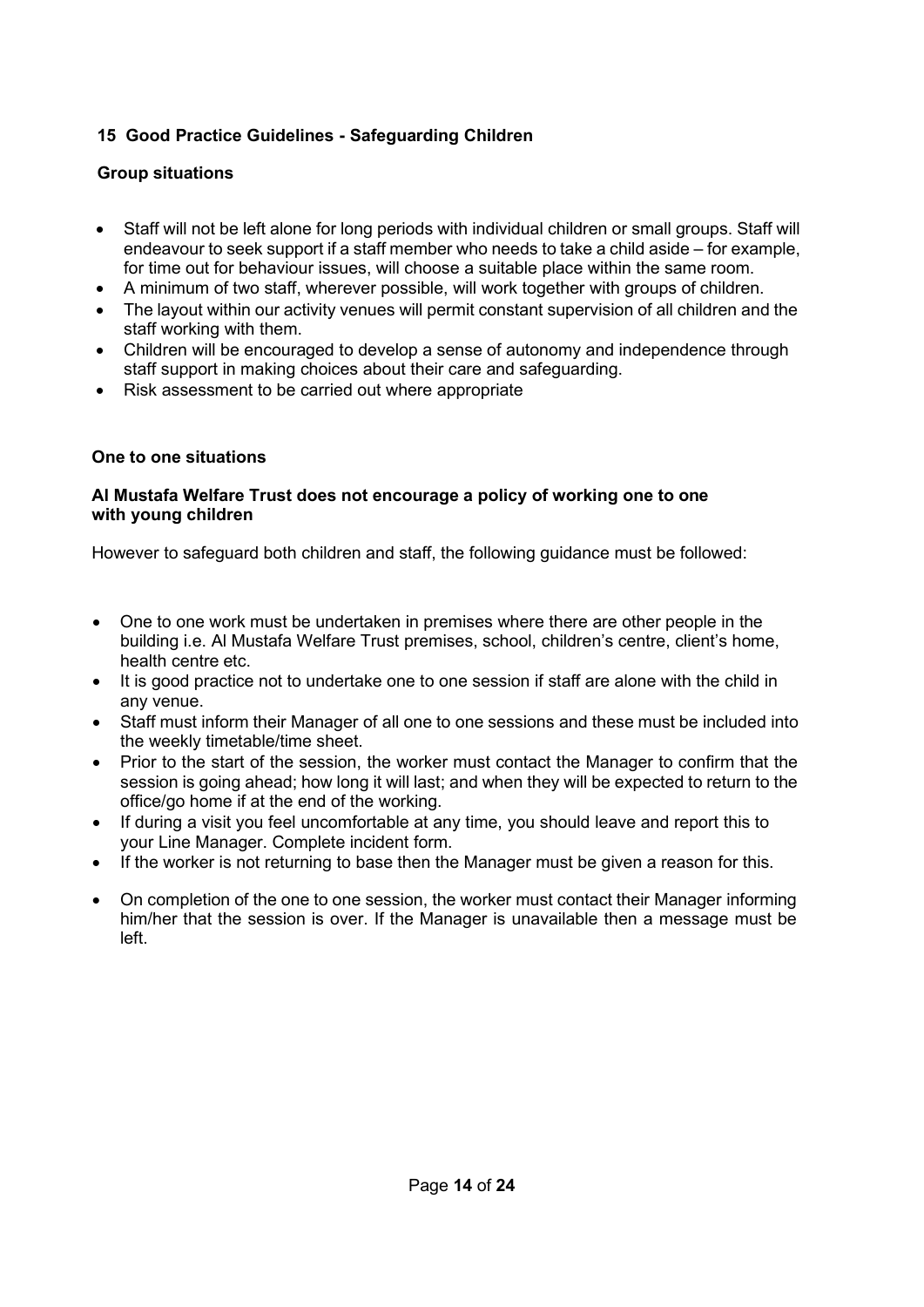## **Transporting children and young people**

On the grounds of safeguarding children, health and safety, and litigation, staff and/or volunteers should never under any circumstances transport unaccompanied children and young people in their own vehicles.

#### **Away Days and Residentials**

Travelling on day trips and residentials may form part of the volunteer programme at Al Mustafa Welfare Trust. Trips may vary from short journeys across town or involve more complicated arrangements involving overnight stays. Al Mustafa Welfare Trust are committed to ensuring that we follow certain standards to ensure the safety of our members.

#### **Photography / Visual Records**

Photographs of children and young people and families may be considered as personal data as defined by the data Protection Act 1988, if any individual can be identified from the photograph/image. Photographs cannot be displayed in public places without the specific consent of the child, young person, parent or carer.

Permission should always be sought from parents, carers, children and young people (who are deemed Fraser competent) before photographs/images are taken and displayed in any form.

In no circumstances must staff or volunteers use their personal phone to take or store any images of young children. Staff are not always permitted to use their personal phones to contact any young people.

#### **Social Networking Websites**

All staff and volunteers that use social networking websites must not, under any circumstances, release or discuss any images or aspects of work relating to children and families as this may have safeguarding implications.

#### **Use of internet at work**

Staff (including volunteers and trustees ) are responsible for using the internet and email in an efficient, effective, ethical and lawful manner. ( Refer the Charity's Internet policy)

#### **17 Consent and Information Sharing**

#### **17.1 Consent**

The issue about whether or not to seek the consent from parents/carers regarding sharing information about their child to another agency or professional must be governed by whether or not the child is at risk of significant harm.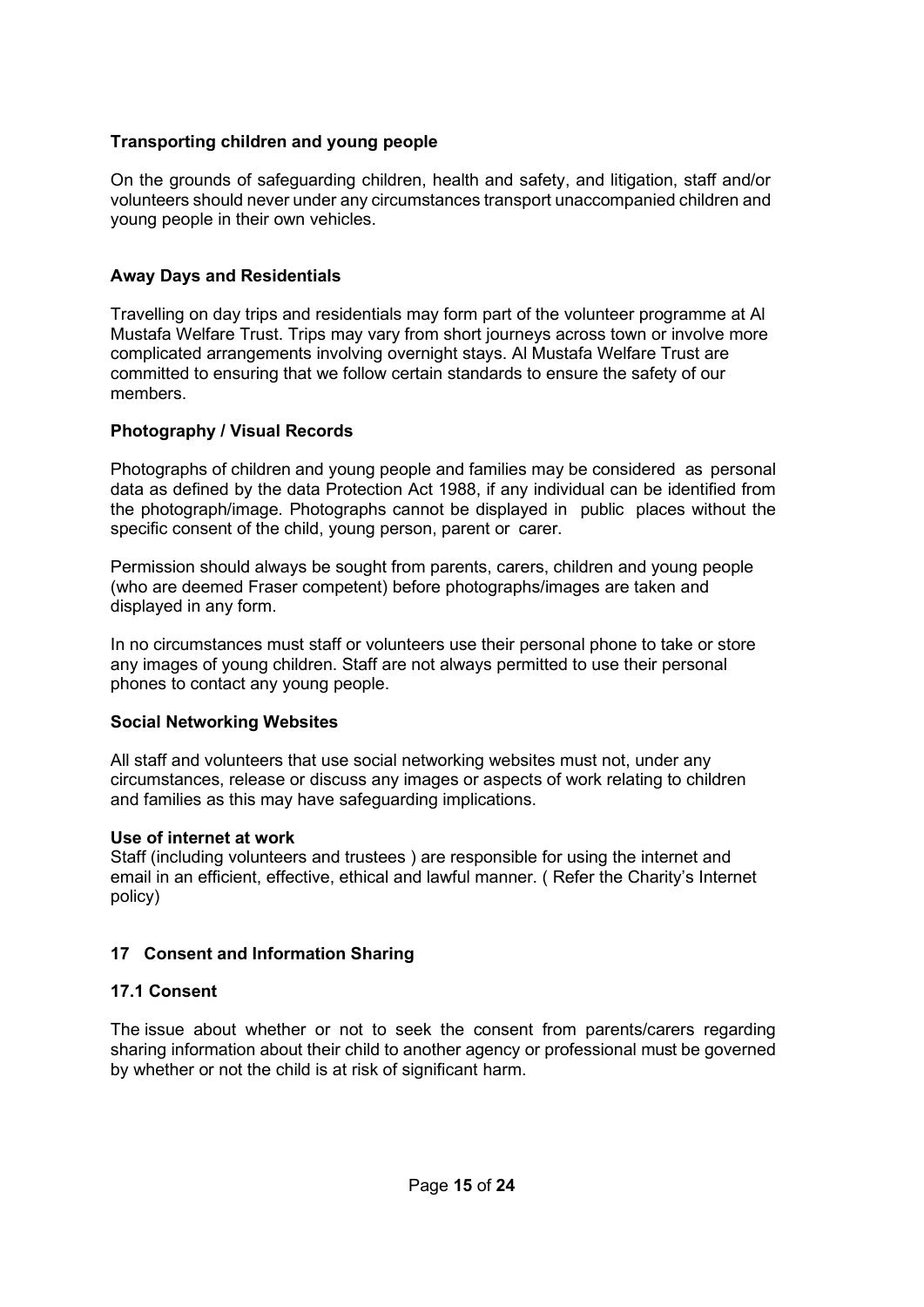## **17.2 Sharing Information**

Following a child protection referral to Children's Social Work Service, or where "a cause for concern" is identified, this information should be shared, on a "needs to know basis" with other professionals/agencies, (within and outside the organisation) working with the child/young person and family.

## **18. Guidance on Information Sharing for Staff**

- Stay Calm
- Do not transmit shock, anger or embarrassment
- Data Protection Act is not a barrier to information sharing but provides a framework to ensure that personal information is shared appropriately
- Be open and honest with the person (and/or their family where appropriate) from the outset about why, what, how and with whom information will, or could be shared, and seek their agreement, unless it is unsafe or inappropriate to do so.
- Seek advice from your line manager if you are in any doubt, without disclosing the identity of the person where possible.
- Ensure that the information you share is necessary, proportionate, and relevant for the purpose for which you are sharing it, is shared only with those people who need to have it, is accurate and up-to-date, is shared in a timely fashion, and is shared securely.
- Share with consent where appropriate and, where possible, respect the wishes of those who do not consent to share confidential information. You may still share information without consent if, in your judgement, that lack of consent can be overridden in the public interest. You will need to base your judgement on the facts of the case.
- Consider safety and wellbeing of the person and others who may be affected by their actions
- Keep a record of your decision and the reasons for it whether it is to share information or not. If you decide to share, then record what you have shared, with whom and for what purpose
- Please bring this to the attention of named safeguarding lead if you decide to make a request for service to Children's Social Work Service / Adult Social Work Service / **Police**
- Complete appropriate incident log as advised by the named safeguarding lead
	- DCSF, 2015, Information Sharing: Pocket Guide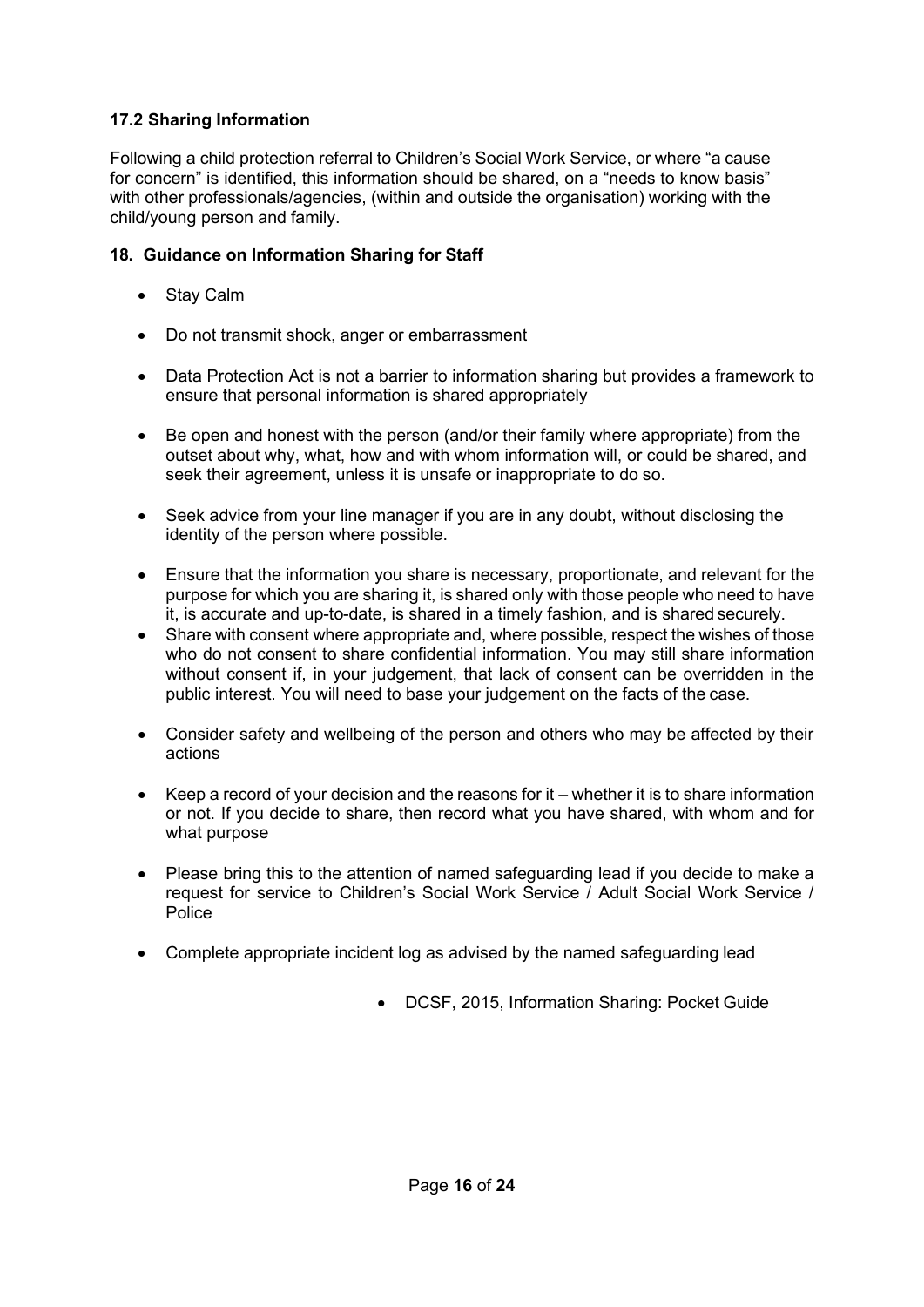#### **19 Professional Relationships/Duty of Care**

Staff must be aware of professional boundaries between supporting children, young people and families and becoming personally involved. E.g. It is not acceptable for staff to befriend a child they are supporting on social media such as facebook. Such involvement could impact on their judgement in safeguarding situations.

Staff members are in a position of trust and responsibility and this should not be compromised under any circumstances. If any staff member feels that theirrelationship with a particular client/service user is becoming unprofessional, they should discuss this with their Manager.

If any staff member or volunteer becomes aware of any unprofessional or inappropriate relationships they must inform their Line Managers.

#### **20 Dealing with Concerns about a Colleague**

The vast majority of people who work with children are well motivated and would never harm a child. Unfortunately a few do and it is essential that the organisation creates a culture that makes staff / volunteers willing and comfortable to voice their concerns, particularly those about someone with whom they work or whom they know. Again, the organisation's Safeguarding procedures should be followed.

All staff including volunteers and trustees should:

- Adopt a "whistle blowing approach" if they suspect any form of abuse of children including taking / circulating photographs /images of children by a staff member, volunteer or trustee;
- Report their concerns immediately to the designated safeguarding lead

Failure to report suspicions or actual facts could be seen as collusion and a failure in your duty of care. This could result in disciplinary procedures being instigated by the organisation**.**

During an investigation, support should be given both to the individual who voices concerns and to the suspected abuser. Once the investigation is completed, the organisation must decide what action, if any, is necessary to prevent a similar situation arising again.

See Appendix 4 Internal Concerns Flowchart

In order to manage allegations against child care professionals, the local authority has an appointed Local Authority Designated Officer (LADO). The LADO works within Children's Services and should be alerted to all cases in which it is alleged that a person who works with children has:

- behaved in a way that has harmed, or may have harmed, a child
- possibly committed a criminal offence against children, or related to a child, or
- behaved towards a child or children in a way that indicates s/he may pose a risk to children. (Working Together 2015)